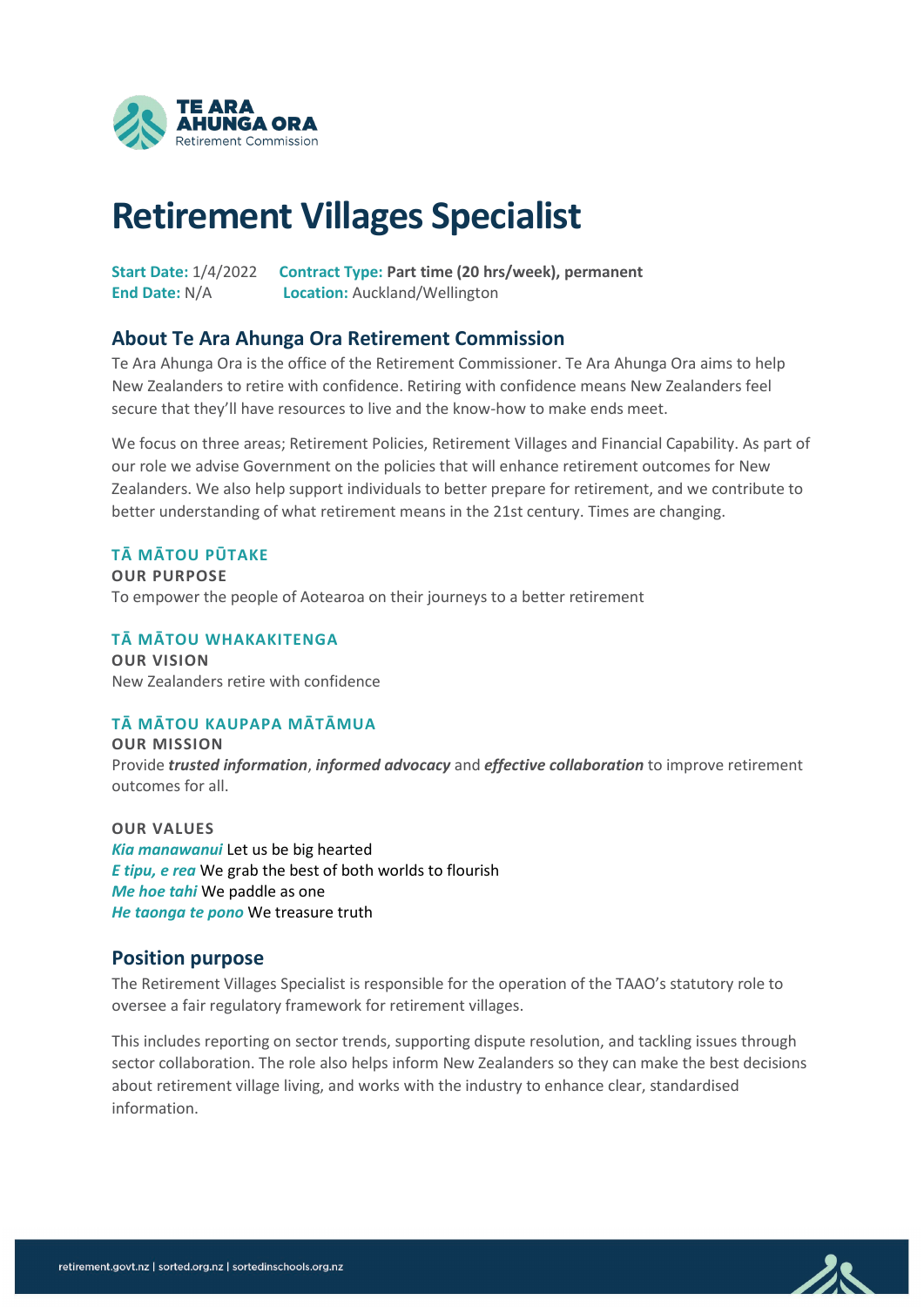## **Key aspects of the role include**

- Ensure that TAAO meets its obligations under the Retirement Villages Act 2003 including monitoring effects and recommending appointments to the disputes panel
- Works collaboratively with the Retirement Villages Association, the RV Residents Association, and other key sector stakeholders to drive good outcomes for residents
- Monitors industry trends, legislative change and makes evidence-based policy recommendations as required
- Answering varied questions from the public and assisting enquirers as necessary

## **Working relationships**

| <b>Reports to:</b>             | Policy Lead                                                             |  |  |
|--------------------------------|-------------------------------------------------------------------------|--|--|
| <b>Member of:</b>              | Policy Team                                                             |  |  |
| <b>Direct reports:</b>         | None                                                                    |  |  |
| <b>External relationships:</b> | Government departments such as MHUD and MSD (Office for Seniors).       |  |  |
|                                | Retirement Village Association, Retirement Village operators and others |  |  |
|                                | whose work impacts retirees and those living in retirement villages.    |  |  |
| <b>Internal relationships:</b> | All team members                                                        |  |  |

# **Responsibilities and accountabilities**

| <b>Pillar</b>              | <b>Responsibilities</b>                                                                                                                                                                                                                                                                                |  |
|----------------------------|--------------------------------------------------------------------------------------------------------------------------------------------------------------------------------------------------------------------------------------------------------------------------------------------------------|--|
| <b>Trusted Information</b> | Stay abreast of, and advise on, relevant policy changes, legislation,<br>$\bullet$<br>demographics and other relevant issues that impact retired people<br>including retirement villages residents.<br>Answer a range of questions from the public in a supportive and<br>$\bullet$<br>helpful manner. |  |
|                            | Working with the Director, Stakeholder Relations, develop high<br>$\bullet$<br>quality information material to enhance public understanding of<br>retirement village models and help inform decision making for<br>potential residents and residents.                                                  |  |
|                            | Deliver public information sessions across digital or face-to-face<br>$\bullet$<br>channels as required.                                                                                                                                                                                               |  |
|                            | Inform and advise on the approval process for the appointment of<br>$\bullet$<br>appropriate members to the RV disputes panel                                                                                                                                                                          |  |
|                            | Publish dispute panel decisions.<br>$\bullet$                                                                                                                                                                                                                                                          |  |
|                            | Produce a detailed annual report on the retirement village sector<br>$\bullet$<br>(and ad hoc reports as required) drawing on quality data from<br>proactive monitoring and engagement with industry stakeholders.                                                                                     |  |
|                            | Develop written reports, public consultation documents and<br>$\bullet$<br>Ministerial level, evidence-based, retirement village policy<br>recommendations.                                                                                                                                            |  |

ZR

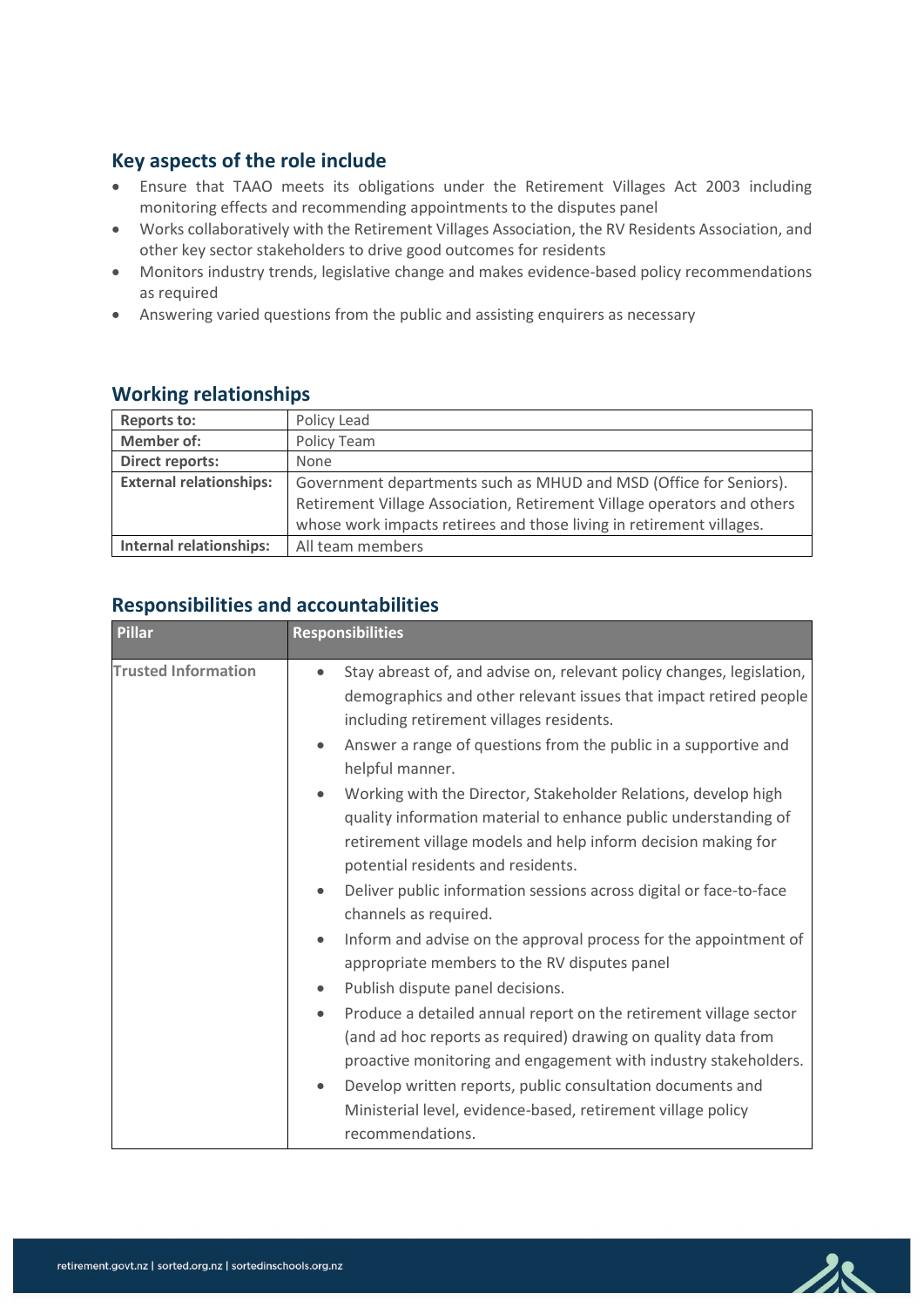|                                                        | Work with the Kaihautū to ensure Te Ao Māori and Te Reo is<br>$\bullet$<br>incorporated into public information.                                                                                                                                                                                                                                                                                                                                                                                                                                                                                                                                                                                                                                                                                                                                                                                                                                                                                                                                                                                                                                                                                                                                                                  |
|--------------------------------------------------------|-----------------------------------------------------------------------------------------------------------------------------------------------------------------------------------------------------------------------------------------------------------------------------------------------------------------------------------------------------------------------------------------------------------------------------------------------------------------------------------------------------------------------------------------------------------------------------------------------------------------------------------------------------------------------------------------------------------------------------------------------------------------------------------------------------------------------------------------------------------------------------------------------------------------------------------------------------------------------------------------------------------------------------------------------------------------------------------------------------------------------------------------------------------------------------------------------------------------------------------------------------------------------------------|
| <b>Informed Advocacy</b>                               | Ensure government and interested parties are aware of trends in<br>$\bullet$<br>the retirement villages sector<br>Ensure independent village residents can access a robust disputes<br>$\bullet$<br>process<br>Respond to public inquiries and maintain a register of complaints                                                                                                                                                                                                                                                                                                                                                                                                                                                                                                                                                                                                                                                                                                                                                                                                                                                                                                                                                                                                  |
| <b>Effective Collaboration</b><br>(external)           | Work effectively with Ministries and agencies and Ministers'<br>$\bullet$<br>offices (including MSD, Seniors, Public Housing)<br>Collaborate with sector stakeholders to help maintain a respected<br>$\bullet$<br>regulatory framework for Retirement Villages<br>Work closely with RVA, sector associations, and other key<br>$\bullet$<br>stakeholders to resolve industry issues                                                                                                                                                                                                                                                                                                                                                                                                                                                                                                                                                                                                                                                                                                                                                                                                                                                                                              |
| <b>Effective Collaboration</b><br>(internal)           | Contribute to the development of goal setting, performance<br>$\bullet$<br>expectations, and outcome measurement for retirement villages<br>as expressed in the Statement of Performance Expectations and<br><b>Statement of Intent</b><br>Responsible for meeting the Retirement Villages SPEs<br>$\bullet$<br>Demonstrate a commitment to and respect for the Treaty of<br>Waitangi and incorporate this into every aspect of work<br>Acknowledges other team members' skills, experience, knowledge,<br>$\bullet$<br>creativity, and contributions<br>Facilitates open communication and listens to feedback and<br>$\bullet$<br>input from other team members<br>Works cooperatively within team and across functions to deliver<br>TAAO outcomes and joint projects<br>Communicates respectfully and constructively to all team members<br>Actively participates in team and organisation wide meetings and<br>events<br>Identifies improvement opportunities and collaboratively develops<br>and implements solutions, seeking others' ideas and suggestions<br>Willing to openly share information and help team members in need<br>Understands diversity - cultural differences, gender, multiple<br>$\bullet$<br>viewpoints, special interest groups and age differences |
| Safety, Health and<br><b>Wellbeing (all positions)</b> | Te Ara Ahunga Ora is 100% COVID-19 vaccinated workplace -<br>$\bullet$<br>when joining our organisation, there is an expectation that<br>employees will be vaccinated.<br>Take reasonable care of own health and safety and ensure that<br>actions don't cause harm to yourself or others<br>Comply with any reasonable instructions, policies or procedures on<br>how to work in a safe and healthy way                                                                                                                                                                                                                                                                                                                                                                                                                                                                                                                                                                                                                                                                                                                                                                                                                                                                          |

 $28$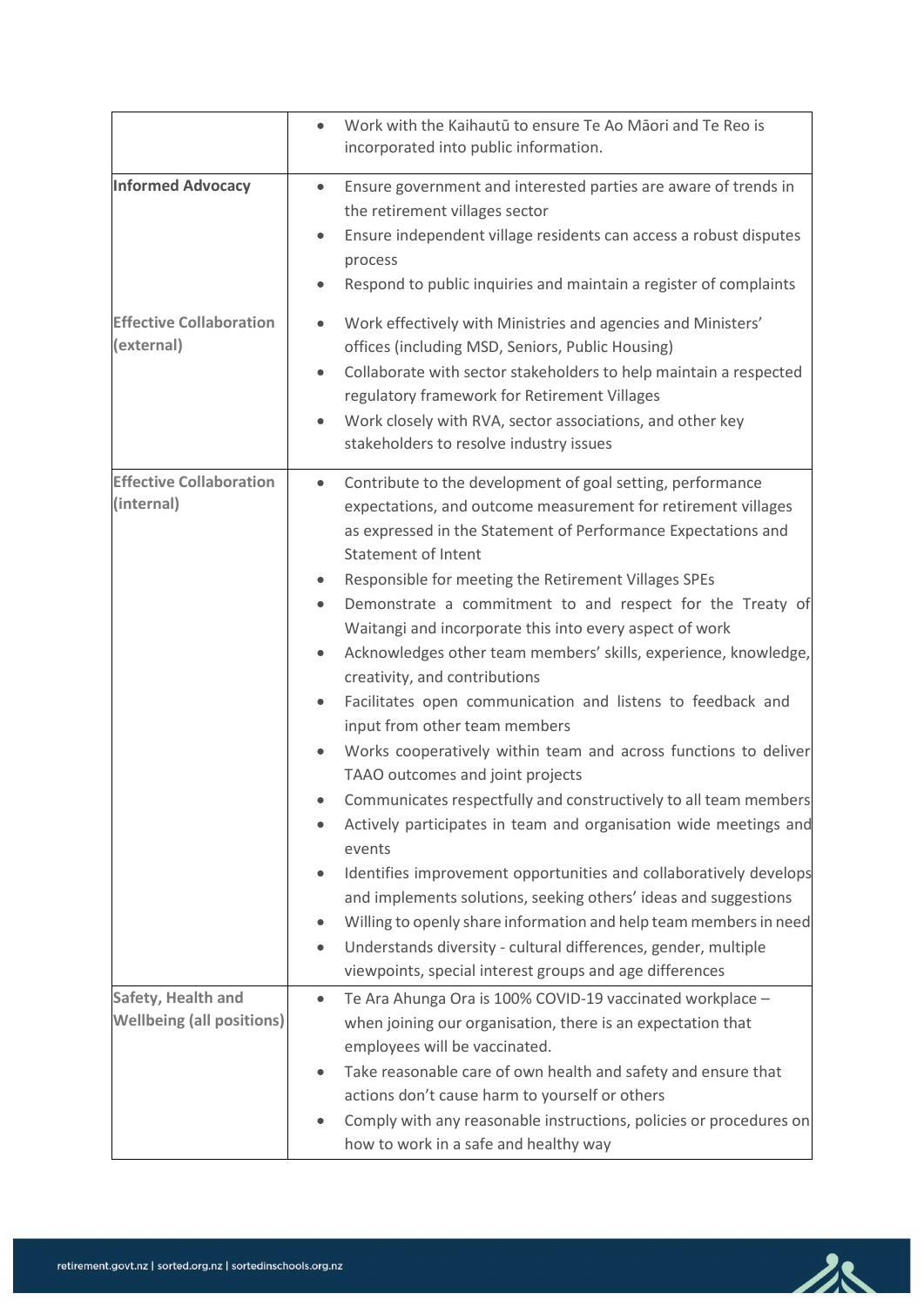| $\bullet$ | Rectifying minor health and safety issues where authorised and     |
|-----------|--------------------------------------------------------------------|
|           | safe to do so                                                      |
| $\bullet$ | Reporting any hazards including unsafe conditions, equipment or    |
|           | practices, as soon as practicable                                  |
| $\bullet$ | Ensure not under the influence of alcohol, drugs or medication     |
|           | which affects your ability to perform duties safely or efficiently |
| $\bullet$ | Report any incidents or injuries sustained while working and       |
|           | seeking appropriate first aid                                      |
| $\bullet$ | Ensuring all health and safety equipment is used correctly         |

#### **Essential skills and experience**

- Team player General attitude and conduct reflects a supportive, collaborative and constructive approach
- Resilient Show composure and a sense of perspective during change and can helps others maintain optimism and focus
- Curious Show curiosity, flexibility, and openness
- Communication communicates clearly, professionally and constructively both verbally and in writing; letters and reports and submissions are accurate and well structured
- Ability to Deliver Works well under pressure, can prioritise and manage workload, meets expected deadlines, carries out instructions completely and accurately, uses knowledge and experience to inform decisions, demonstrates technical skills to deliver role expectations and takes appropriate action without being prompted
- Flexibility Take a creative approach; work cheerfully within and across teams to tackle different activities to improve outputs and help other team members

#### **Position specific:**

- Empathy with a wide range of New Zealanders, particularly older people
- At least five years' experience in a government or sector role preferred
- Highly articulate, with advanced written (including extensive report writing) and oral communication skills
- Experience in government compliance and good understanding of the workings of central government and its policy functions
- A demonstrated ability to communicate complex concepts to varied audiences
- Experience contributing to the development of strategic planning, organisational goal setting, performance expectations and outcome measurement
- Proactive and collaborative approach managing internal and external relationships
- Strong analytical and problem-solving ability with excellent attention to detail
- Proven ability to meet deadlines and demonstrates composure under pressure
- Extensive and well-developed network of key sector stakeholders

#### **Acknowledgement**

This position description serves to illustrate the scope and responsibilities of the position and is not intended to be an exhaustive list of all tasks and duties. You will be required to perform other jobrelated tasks as requested and as necessitated by the development of this role and the organisation. This position description may also be modified and updated from time to time to reflect these changes.